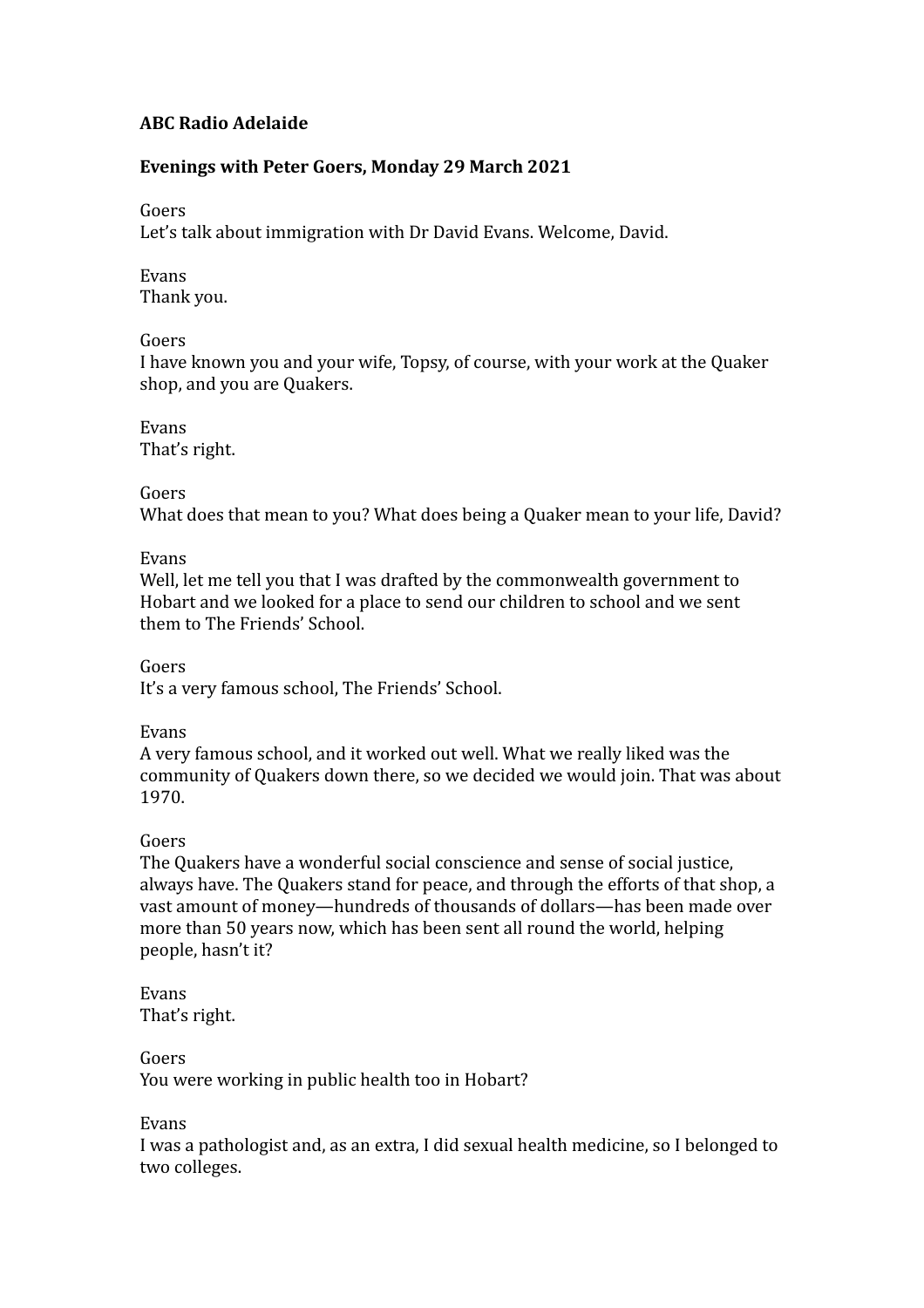Goers And you were working at the time of the AIDS crisis.

Evans

I was the chairman of the HIV AIDS committee in Tasmania.

Goers

We've forgotten a lot about that plague, haven't we?

Evans Yes.

# Goers

There's been a marvellous television show, on Netflix, I think, called *It's a Sin*, which has reminded us of a lot of the issues that people went through at that time. It was a terrible time for a lot of people, wasn't it, David?

# Evans

Yes, but do you know what's so relevant now? The origin of the AIDS virus was a long, long story that went from this theory to that theory to this theory to that theory, and we should review it, because it would have applications for the COVID.

Goers

Sure. Now, your interest at the moment is immigration and refugees.

# Evans

My prime interest is global refugees, but I got involved in the local issue and wrote to the Prime Minister of New Zealand, who passed it on to the immigration minister, who ignored my question and wrote back saying they were affirming their offer. I felt it was just right to try and take this up any way I could.

Goers

This is if people are coming by boat to Australia?

Evans No.

Goers Explain what the issue is, please.

Evans

So people who are here, those in detention now.

Goers

I see, who might go to New Zealand. New Zealand is offering to take them—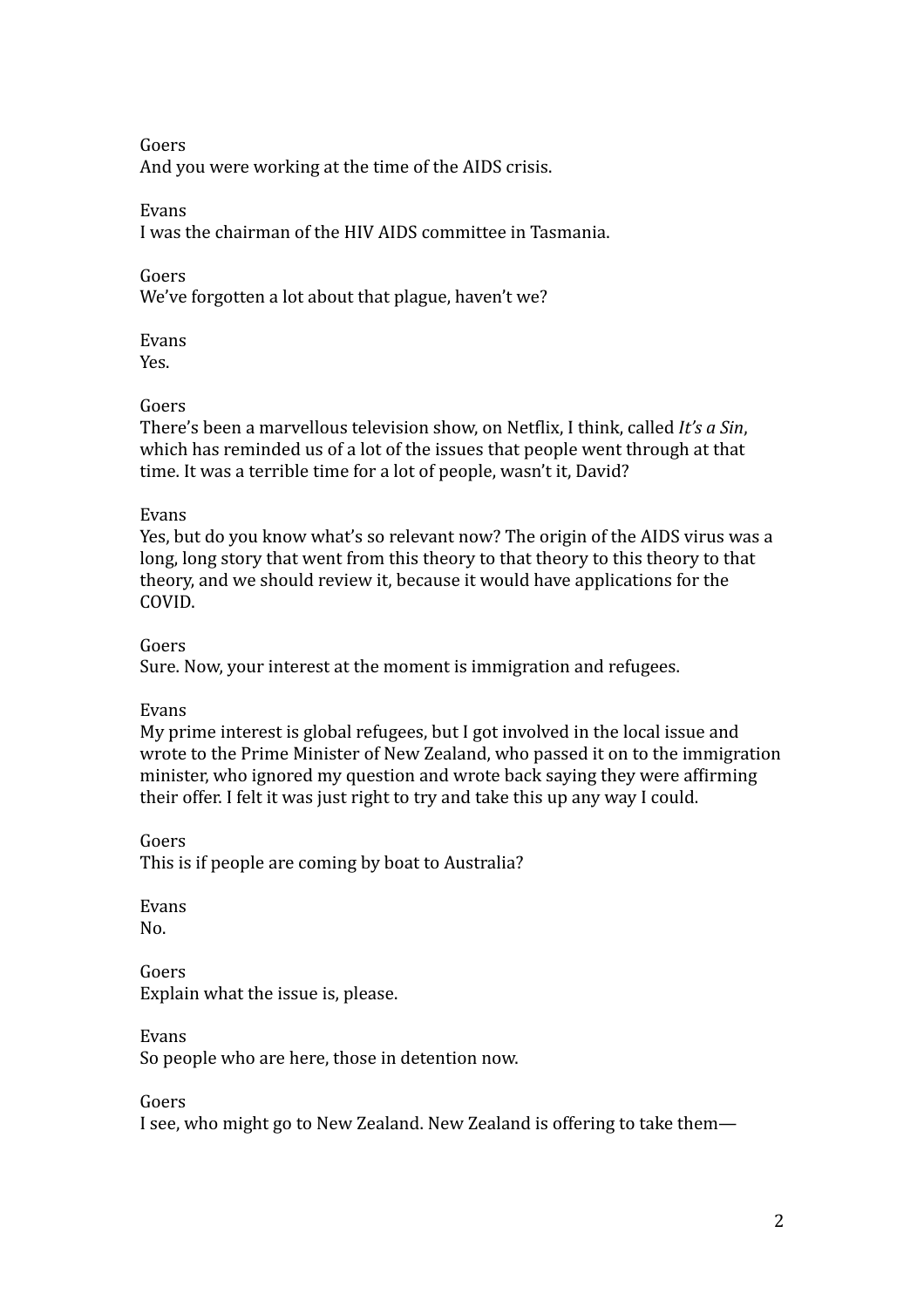Evans Yes.

Goers

—but Australia won't let them go to New Zealand.

Evans

Yes. Can I read you something from Peter Dutton today that came to my attention?

Goers Yes, sure.

## Evans

'Transitory persons are encouraged to engage in third country resettlement options and take steps to start the next phase of their lives.' Do you know what's missing? Enterprise from the refugees. I sketched out, a refugee might write to UNESCO or New Zealand and say, 'I wish to accept a place in New Zealand. Please advise me on the necessary procedure.' That's just never talked about.

Goers

So they can, from detention centres here.

Evans

Peter Dutton has said they are encouraged to engage in third country resettlement options.

Goers But New Zealand has taken a lot of our refugees, hasn't it?

Evans Of our refugees?

Goers

Yes, they have been disallowed. Remember the Tampa? New Zealand stepped in and took quite a few refugees that we wouldn't take from the Tampa. Similarly, they have taken refugees from Nauru that we didn't want, and so forth. If New Zealand is willing to take them, why shouldn't they go?

Evans

Well, the minister has affirmed they are willing to take 150 a year.

Goers

Of the refugees that we have in detention?

Evans

Well, the ones that are suitably screened by UNHCR and have no reason why they shouldn't.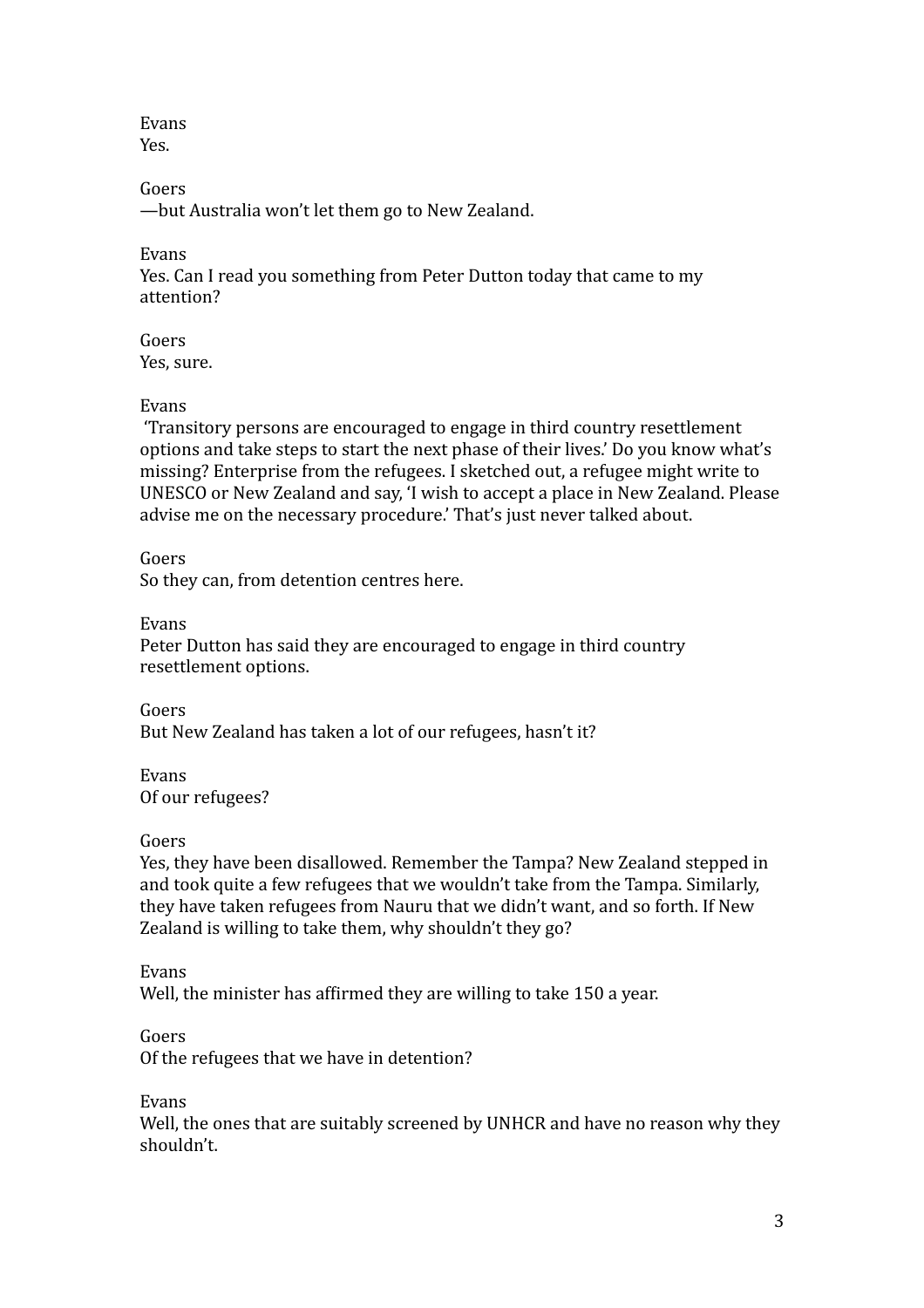## Goers Will Australia not send them?

## Evans

Yes. Here's another thing, from: 'Australia appreciates the offer from the New Zealand government to resettle refugees under regional processing arrangements. However, we remain focused on maximising opportunities under the much larger resettlement arrangement with the US.' This is a way of saying no, ever since 2013, continuing the no from 2013.

## Goers

You've had a response from the minister for immigration, population, cities, urban infrastructure, citizenship, migrant services and multicultural affairs—he's got a lot on his plate—Alan Tudge, and he has reaffirmed the government's position: 'Australia's border protection policies are clear. No individual who seeks to enter Australia illegally by boat will be permanently resettled in Australia.' Are they illegal?

#### Evans

Well, that's beyond my expertise. I think working out the best options for people in detention should accept the government's pledge at the moment not to take more boat people, but if you want me to enlarge on that, Indonesia has got the examples. There were 300 Rohingya refugees on a boat not allowed to land anywhere, and Indonesia took them. Indonesia has 11 refugee camps, and this is what I'm so keen on. I mentioned Cisarua Learning and it's a wonderful enterprise, getting people, developing their education.

Goers Sierra Leone?

Evans Cisarua

Goers Where's that?

Evans Near the capital.

Goers Oh, in Indonesia?

Evans

Cisarua Learning is the prime example, but there are 11 other camps. These people are allowed to merge with locals, but they don't have citizens' rights.

Goers Now. They will eventually get them.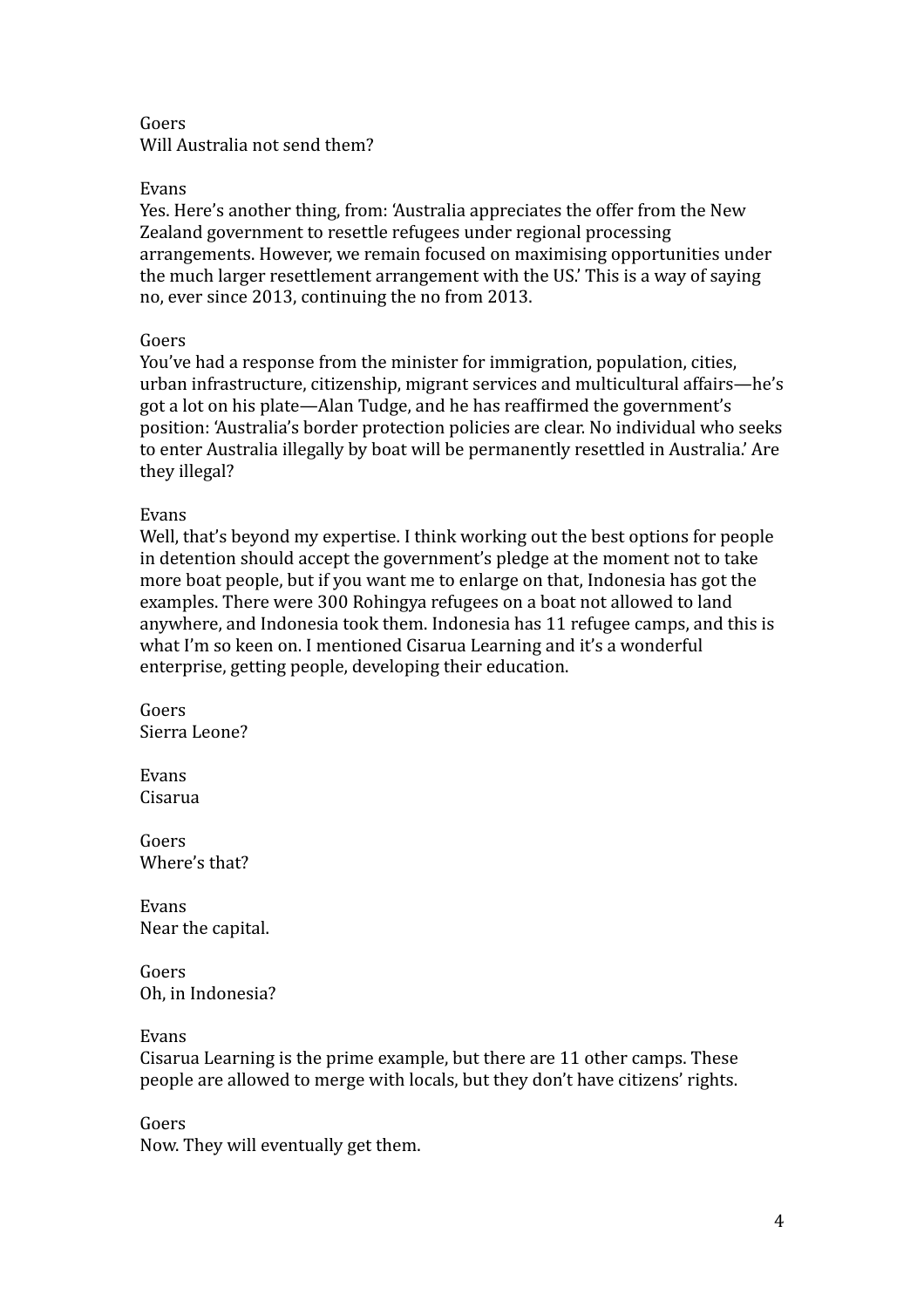Evans

Well, when they marry and children are born and that sort of thing.

Goers

What other countries are doing this, and what other countries could use refugees?

Evans

That's the point. I wrote—this is a year I've been going at this. I first wrote to South Australian senators. I didn't want to go to just one MP or whatever, so I wrote to them, talking about a global workforce and functional countries. I see it as a wonderful source of workers around the world.

Goers Do you get responses from the senators?

Evans

Ah, two or three did. Birmingham—I had an interview with him.

Goers Who, David?

Evans Sorry?

Goers Who did you have an interview with?

Evans Birmingham.

Goers You were on Q and A?

Evans I was on Q and A with what's-his-name. Steve Georganas organised it.

Goers Georganas, yes.

Evans It was Q and A, with a Labor MP.

Goers

We invited Steve to come on tonight, but he's not available. Similarly, we asked James Stevens, the Liberal member for Sturt, who did not respond to our invitation.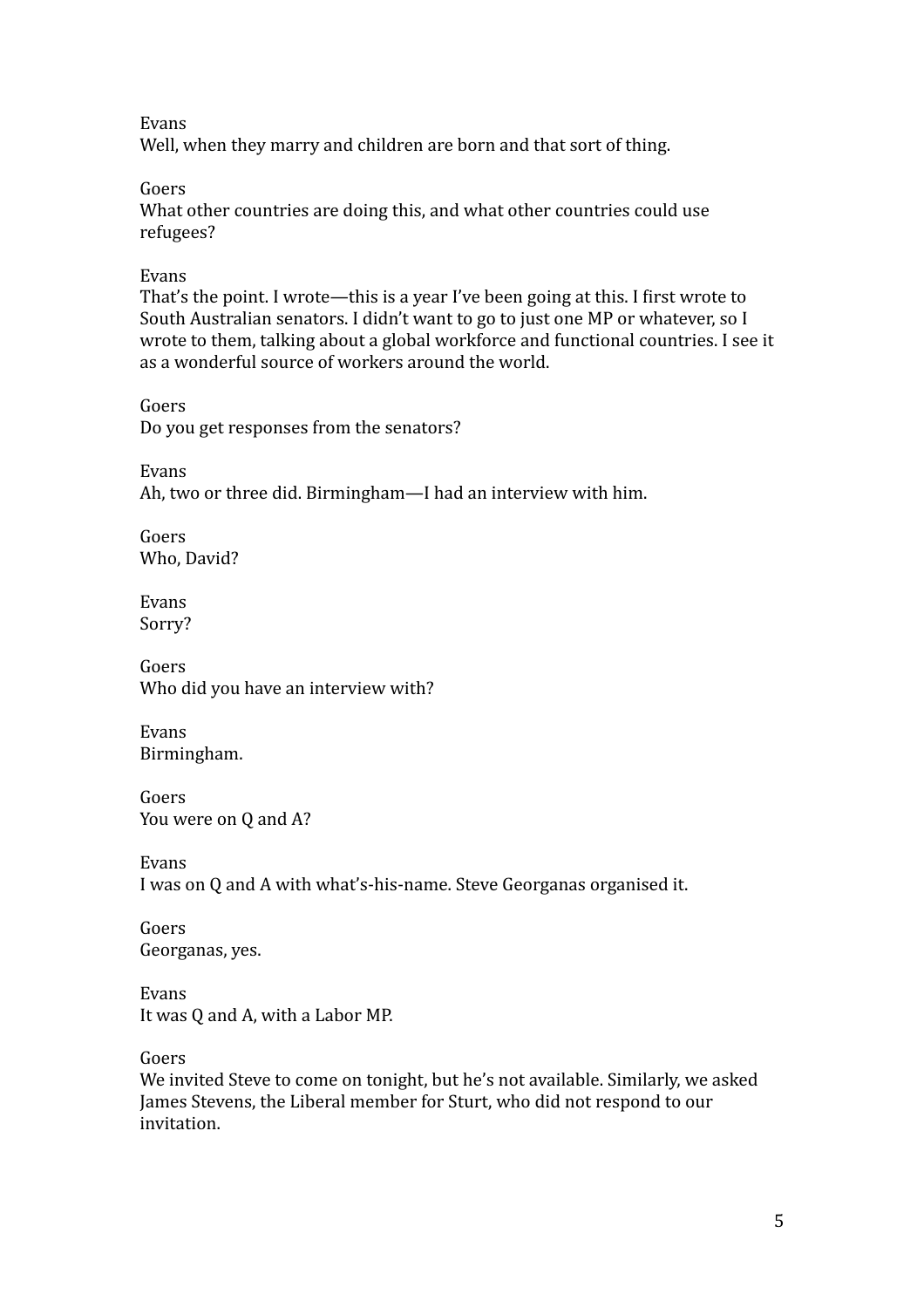Evans Okay.

Goers Are you hopeful, David?

#### Evans

I got another email today from the Council of Churches, and they are doing all the right things. They have a lovely taskforce working at all the things I'm working at, except I am putting up what I think is a new idea. I am writing to Quakers, can you get somebody from every electorate to send an email and respond to it or go and see them and say, 'Will you support New Zealand being one of the options that our people in detention could use?'

## Goers

Well, it seems easy. If New Zealand will accept people in detention, why aren't they sent? We are fond of sending New Zealand miscreants back to New Zealand, much to the horror of the New Zealanders, people who have been here forever, who may be New Zealand born. If they commit a crime, we are sending them back.

## Evans

There's one other thing I must mention. I noticed a couple of years ago that an employer in Sydney, a successful tradesman, hired directly from refugee camps in Syria refugees, and the government—minister Tudge—has agreed to a pilot survey of 100 people to come in that way, direct recruiting from refugee camps. When I went to my local state MP, David Pisoni, he said, 'Find me the employer.' Now, that's a bit of a problem. There is a worldwide scheme of putting employees and refugees together. Talent beyond Borders it's called.

#### Goers

Talent beyond Borders. I didn't know. That's very interesting, isn't it? And then that creates—because people are going to a job then.

#### Evans

That's right, yes. That's the way these people came. They were hired from overseas in refugee camps.

#### Goers

What motivates this work for you, Dr David Evans?

#### Evans

For me? Well, I like to philosophise a bit. In 2015, my old friend Robert Douglas is the shaker mover of the organisation called Australia 21. Have you heard of it?

Goers No.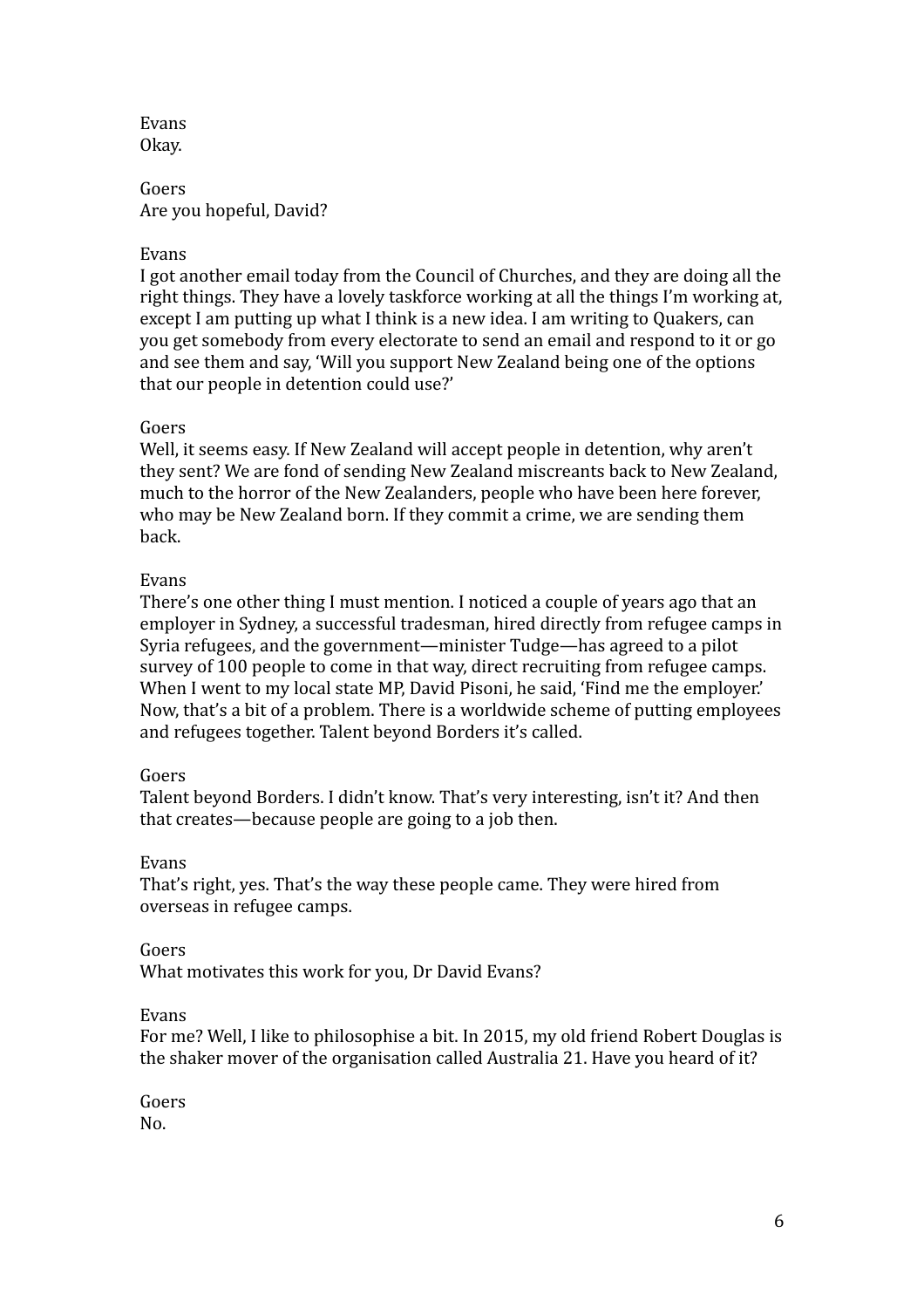## Evans

They take up social issues. They get the experts from wherever they can and put together a book on each social issue. I love this story; pardon me if it sounds like bragging. They did one on refugees. Then I wrote down my thoughts, and Bob said, 'I like this,' and he put it in the next publication.

# Goers

Good.

# Evans

This is the idea of functional countries, that the identity of everybody has to be recognised, by UN, through UNHCR. If they've got an identity they can get a work visa.

# Goers

You're having a go as a citizen and a man with an understanding of social justice.

## Evans

Yes. I did a PhD in humanities in retirement on romance tragedy in India and Nepal, which is free on the net.

## Goers

Yes, I saw the title. It's called, 'Romance tragedy of "Romeo and Juliet" style: a study in qualitative research with special focus on India and Nepal in the time period 1993-2013'.

#### Evans

What happened, in 1993, I read in *The Guardian*, I think it was, of a man who hanged his son in public in an Indian village because of marrying. It was in 1993 when these came to world attention. I had a wonderful research assistant in India, a senior bureaucrat there, and he would give me the daily cuttings of the cases, and I put together this collection of stories and tried to take what morals I could out of it. It led to community responses in India, which are continuing, so they have safe houses for eloping couples.

# Goers

Good.

# Evans

I was delighted the other day to be put in contact with an author in Malaysia who is talking about eloping couples and their problems.

# Goers

Dr David Evans is my guest here. You worked in Nepal and East Timor.

Evans For short periods.